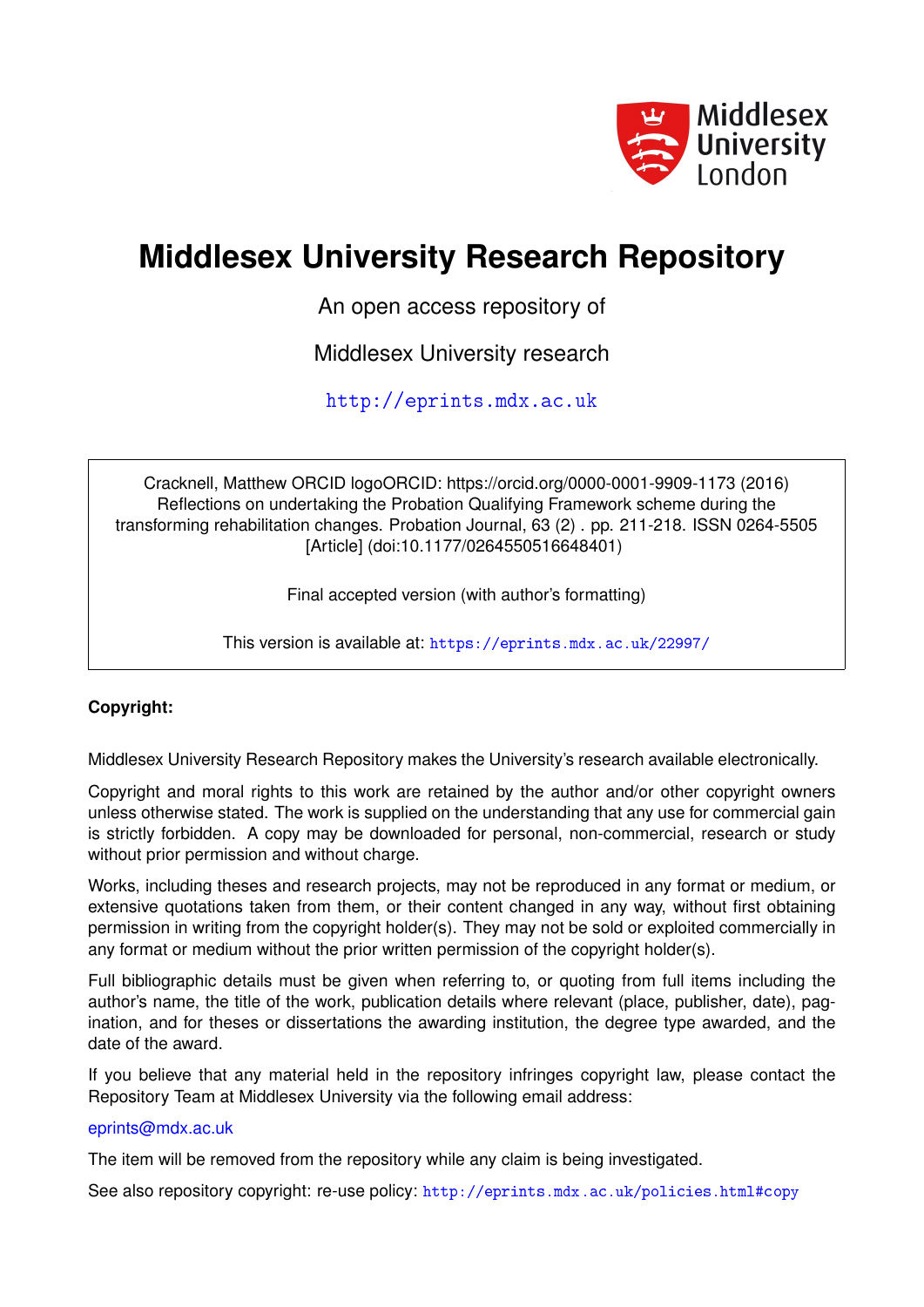### **Abstract**

*This article reflects upon the author's experience of undertaking the PQF (Probation Qualifying Framework) training scheme during the chaotic period of Transforming Rehabilitation (TR). The author asserts that the uncertainty and precarious nature of the changes were detrimental to an effective learning environment, which ultimately promoted a practice culture of punitiveness and control and did not allow learners the space to be skilful and confident practitioners, comfortable working autonomously. Furthermore the author contends there is an emerging culture within the NPS (National Probation Service) increasingly fostered on 'risk management' which is reflected in the vocational nature of PQF training and is contributing towards a widening cultural gap which is emerging between the CRC (Community Rehabilitation Companies) and NPS.*

#### **Introduction**

I had been interested in becoming a probation officer since studying criminology at university. A lecturer who previously worked in the service often spoke about his experiences, enthusing on how varied and interesting the role was, how rewarding it could be, and how he viewed probation work as not just a 9-5 job, but a vocation. Since graduating, I have worked as an offender supervisor in a prison and as a keyworker for a substance misuse charity; however I wanted to work in a role that would allow me to make a positive contribution to someone's life, as well as provide further opportunities for career advancement. The ethos of the probation service and the nature of the work seemed to fit in with my own ideals, and so it was with this enthusiasm that I was taken on as a trainee under the PQF scheme in early 2013.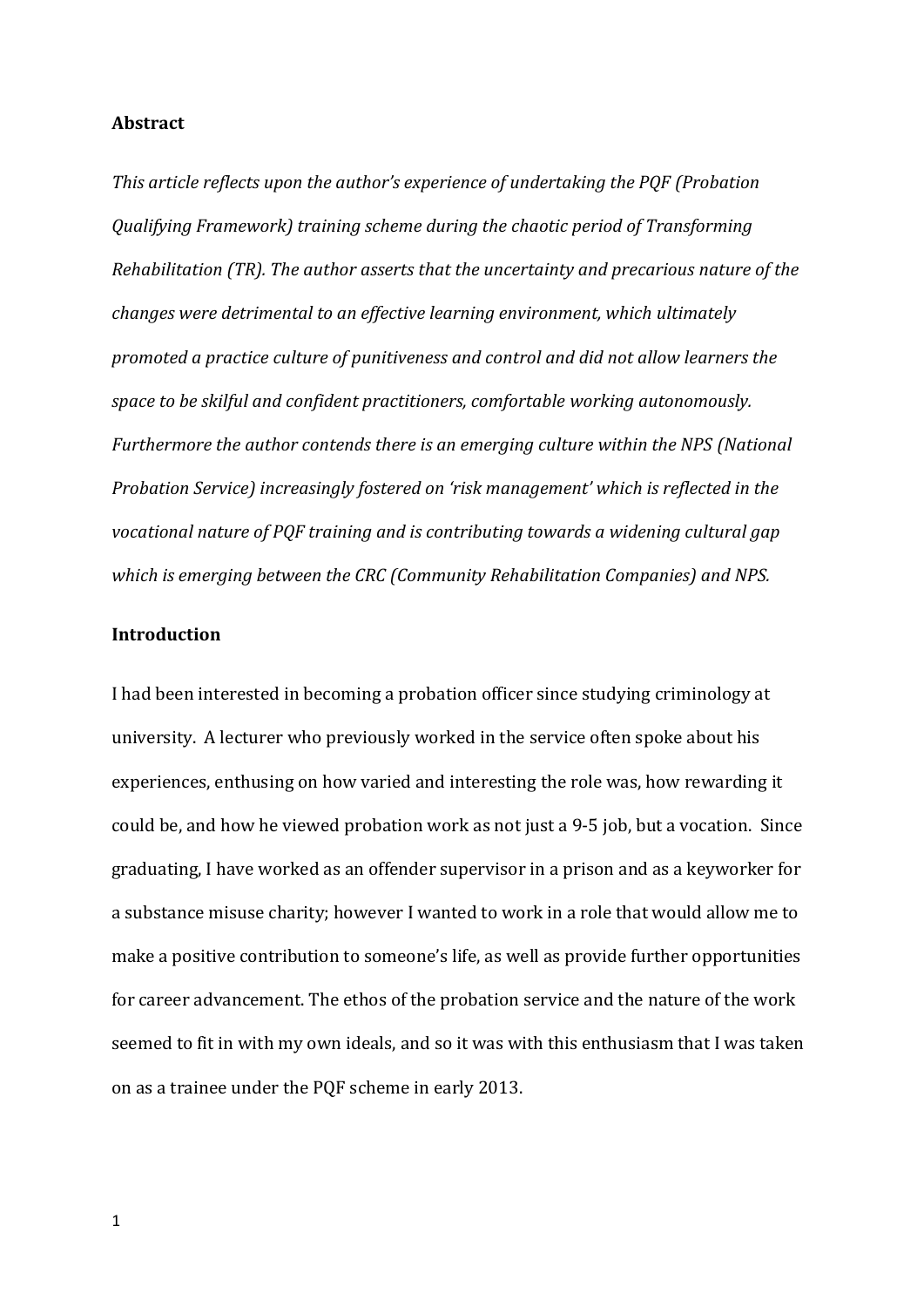During my 18 months of training to become a qualified officer, the Transforming Rehabilitation agenda unfolded in front of my eyes. My cohort of trainees and I joined the PQF scheme working for a Probation Trust and graduated as qualified officers in the newly formed National Probation Service. Change has been an on-going feature of the Probation service throughout its history (Mair and Burke, 2012) however the TR reforms have been described as the greatest challenge in the history of the probation service, potentially resulting in the service being unrecognisable from its current form (Deering, 2014). The pace and scale of the changes had a significant impact on my ability to become a skilful and reflective practitioner, confident in working with a challenging cohort of service users. This short article reflects on my time as a trainee; the challenges of learning the role while the chaos and uncertainty of TR took place, whilst also reflecting on a possible culture emerging within the NPS, distinct from the CRC.

## **Training amid the uncertainty**

Current research focusing on how the TR transition has affected probation staff identifies several key themes which include: liminality and insecurity, separation and loss, status anxiety, mistrust and powerlessness (Robinson et al 2016, Deering and Feilzer 2015). While I can certainly identify with these feelings, particularly the unsettling feelings of working and training in an increasingly uncertain and insecure environment; as a trainee working in the service for a matter of months when the split was enforced, perhaps the changes affected me in different ways to more experienced staff as I did not feel able to legitimately claim a right to feel separation and loss- at least not in the same respect as my colleagues. Not being able to claim the same shared sense of loss had an isolating effect from other officers.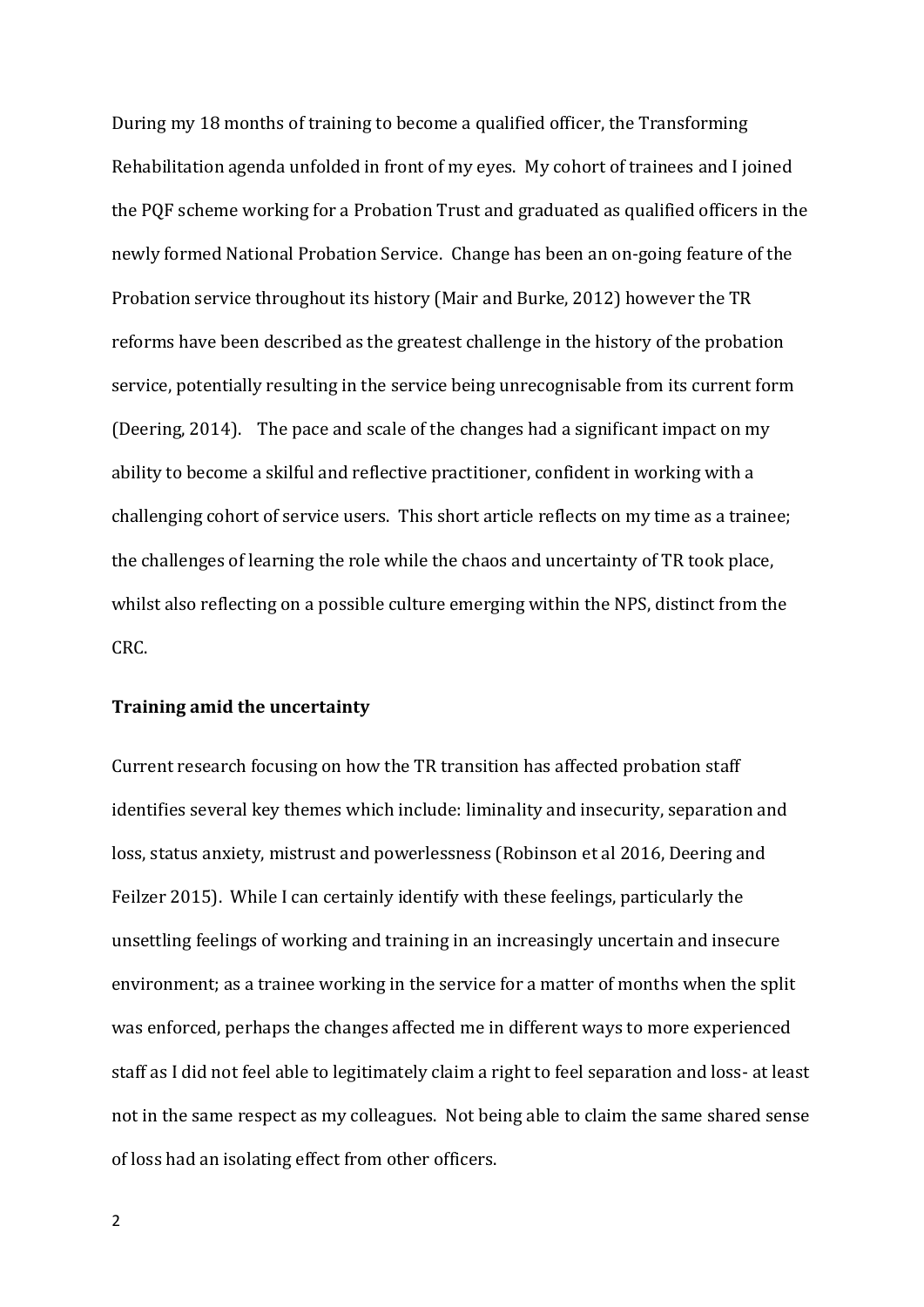The uncertainty of not knowing if I had a future in the service, where I would be placed once qualified and indeed what the service would look like once qualified was disconcerting and a constant distraction from learning the job. Regular training sessions with my fellow cohort of trainees became an opportunity to swap stories of anxiousness and uncertainty, particularly in relation to the difficulties experienced in holding two contradictory feelings: the optimism of undertaking a journey to become a qualified officer combined with the pessimism of not ultimately knowing where our futures were within the service.

I recall one colleague describing probation work during the transition like "being asked to clean up a house you know is being repossessed". Although it's often noted that the probation service is in a constant state of reorganisation (Robinson and Burnett, 2007) I have to wonder what long term effect TR will have on officers who undertook training during this period, particularly in regards to how they internalise the transition. It became increasingly difficult as a trainee to find 'a place' within the constant churn of the organisation and have the opportunity to learn the role in the absence of a suitable environment conducive to learning. I am concerned that officers who qualified during this period will be more readily inclined to internalise the occupational identity of what Mawby and Worrall (2013) categorize as the pragmatic and adaptable 'offender managers' rather than as vocationally minded 'lifers' (Ibid). I feel this is a particularly acute issue, as due to such high levels of staff turnover, newly qualified officers often see themselves as highly experienced officers often asked to dispense advice to the next cohort of PQF trainees.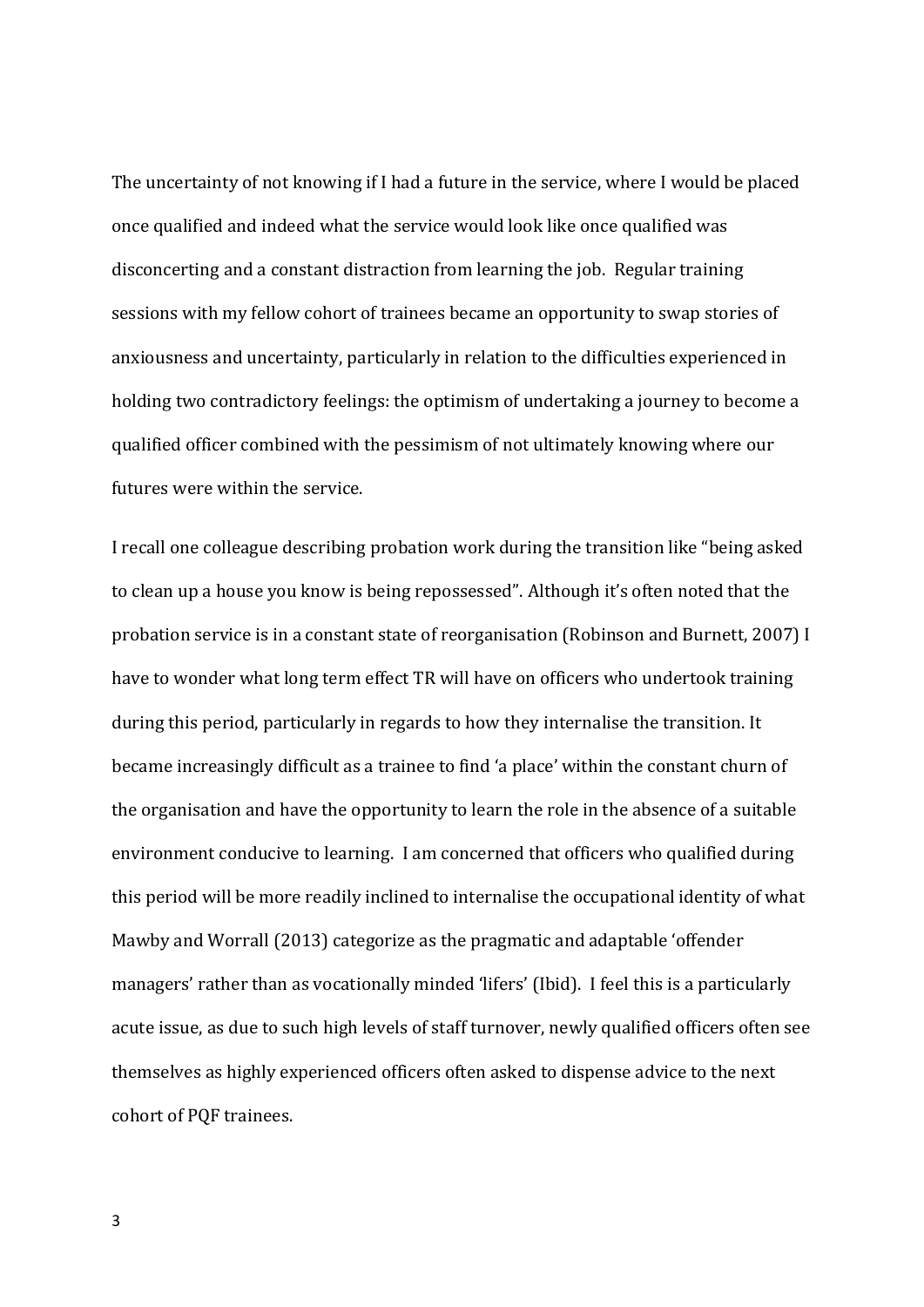Although liminality and anxiety have been identified as common emotional responses to TR, I feel other experiences have not yet been fully explored, including the pervasiveness of feelings such as guilt and resentment. I personally felt a large degree of guilt, as due to being a trainee I was automatically assigned to the NPS, but saw staffmany of whom had been qualified for years, including colleagues who just weeks before were in the same team as me and advising me on cases and reports, were assigned to the CRC. Furthermore I began to detect a growing resentment between the NPS and CRC, with a widening gap materialising between the two, resulting in a 'it's not my job' attitude between the organisations, particularly in regards to appropriate risk-setting. I fear this could lead to the deterioration of a recognised 'probation habitus' (Robinson et al, 2014). Despite working in an excellent team, with knowledgeable and supportive colleagues, guilt and resentment are clearly not healthy feelings to have in such a complex job and are not conducive to a positive working and learning atmosphere.

## **Transforming Rehabilitation and professional development**

The sudden organisational change from Probation Trusts to NPS meant having to transfer the majority of my caseload to officers now in the CRC, whilst simultaneously taking on an almost entirely new caseload of high risk service-users. While this was clearly against the ethos of engagement that probation had been encouraged to promote (Liebling, 2004), it was also counter-productive to the training process, as it snatched away the opportunity for trainees to see a service-user through to the end of an order, surely a crucial part of any trainees own journey. Although all practitioners have been affected by the sudden caseload re-organisations, trainee officers faced their own acute challenge of working with an entirely new cohort of service-users.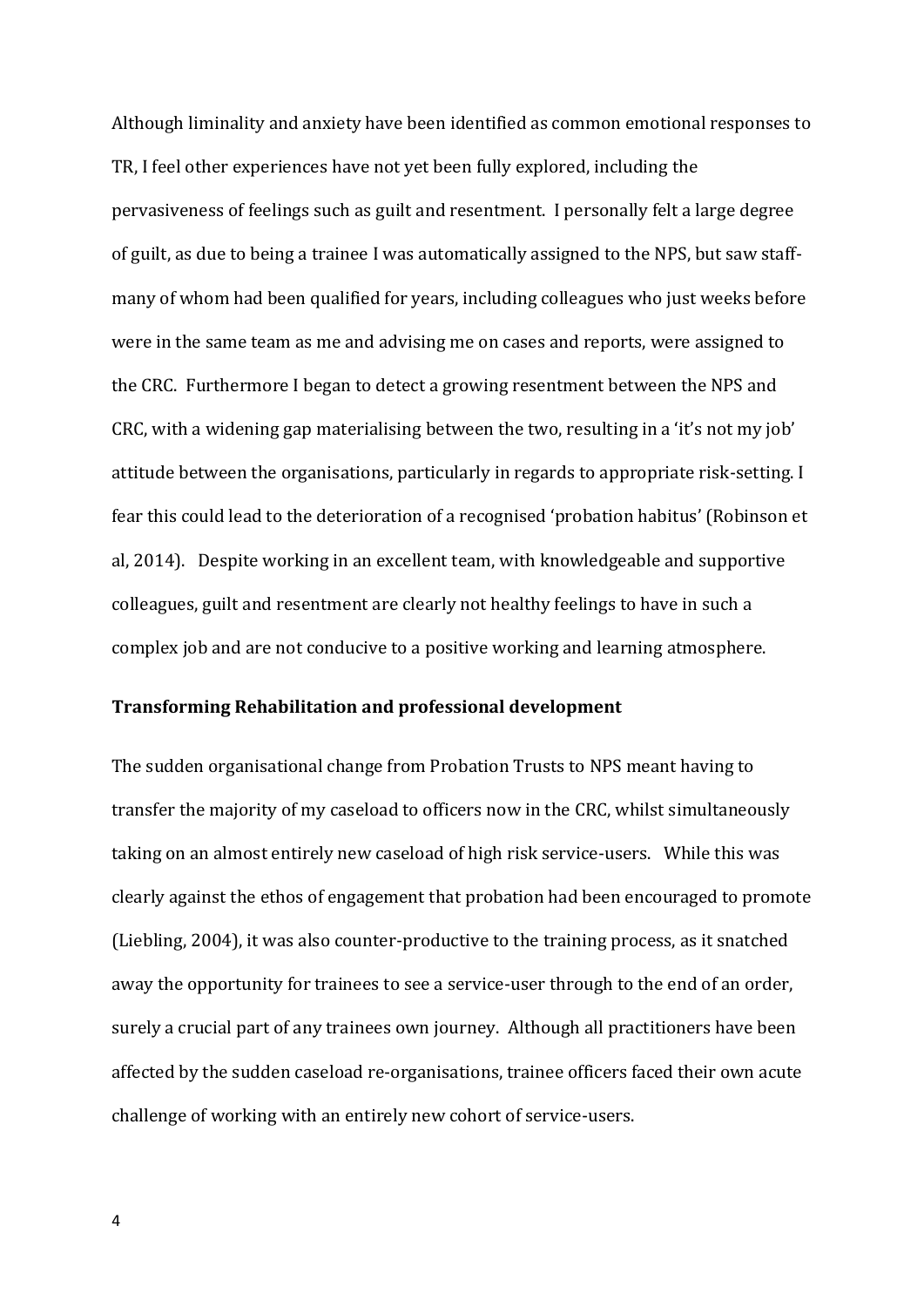Effective work with high risk clients demands its own particular set of skills. It takes time and experience to ensure you can do this effectively and don't tip the balance between control and change (Weaver, 2014). However the experience of suddenly acquiring a full caseload of all high risk clients, without first possessing the adequate resources and capability was very challenging and I felt counter-productive to effective learning. Working with high risk cases, there was certainly the realisation that there is little margin for error- it almost became easier to be overly cautious, and there was certainly the concern of not wanting to be the individual to have the next serious further offence on your caseload (Knight and Ward, 2011). Clearly there is the need for the right training to balance these concerns out, but due to the constant organisational changes and caseload pressures, I felt that there wasn't the opportunity to reflect and build upon my own practice to become a skilful practitioner in this respect. Many experienced staff had left, or were on long-term sick leave, so the opportunity to gradually learn in increments wasn't a possibility. I felt forced to be a knowledgeable and competent practitioner, without the required experience or space to reflect on my practice. Furthermore, my initial idealistic notion that I had for the role, was slowly eroded by the reality of the job requirements and the limited time I was able to spend with service-users due to paperwork pressures (Knight and Stout, 2009).

Recent academic research has re-imagined TR as an opportunity to reconfigure 'edgework' in practice (Worrall, 2015). While a laudable aim that should be encouraged - and I was lucky enough to have an excellent, highly skilled practice training assessor who constantly challenged me to reflect on my practice - I felt that the PQF training did not lend itself to supporting trainees to display 'civil courage' (Ibid). Although both the vocational and academic training staff were all hugely knowledgeable, passionate and

5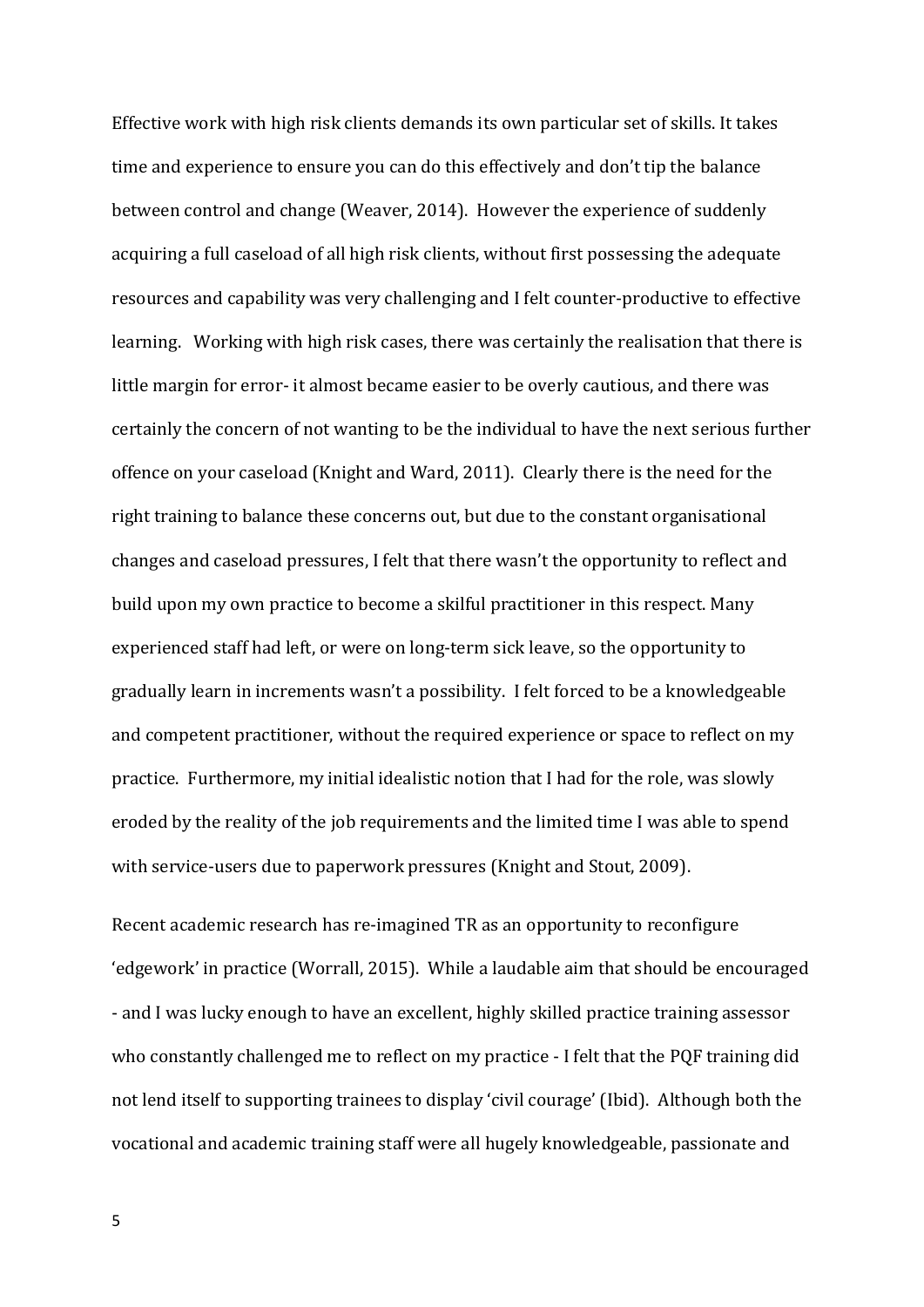helpful, the training element of the PQF often seemed prescriptive, geared towards learning and regurgitating various manuals, tools and processes, but offered limited opportunity to formulate a culture based on reflective practice and professional development (Clarke, 2013). There wasn't enough space given to allow trainees to develop crucial interpersonal skills needed to become an effective practitioner. Instead officers are taught to follow procedures, rather than think issues through (Skinner and Goldhill, 2013).

Due to organisational constraints caused by TR, I felt there was an added emphasis to get people finished and through the 'conveyer belt' of training which did not allow sufficient time to absorb new concepts and assimilate professional and academic knowledge (Goldhill, 2010). The vocational aspects of the programme were given precedent over exploring the academic elements, resulting in the academic portion of the training feeling like an 'add-on' disconnected to the practicalities of working in probation (Treadwell, 2006). The marginalisation of the importance of developing inter personal skills within the PQF was further reinforced with the distance-learning element of the academic training (Treadwell and Mantle, 2007) which reinforced the 'McDonaldisation' (Ritzer, 2015) of probation training where the ultimate aims of the PQF seem aimed towards producing competent, yet enforcement driven officers, whose priorities are not measured on desistance-focused outputs, but on an ability to fill in forms and tick boxes correctly (Knight and Stout, 2009).

**What is the culture of the NPS?**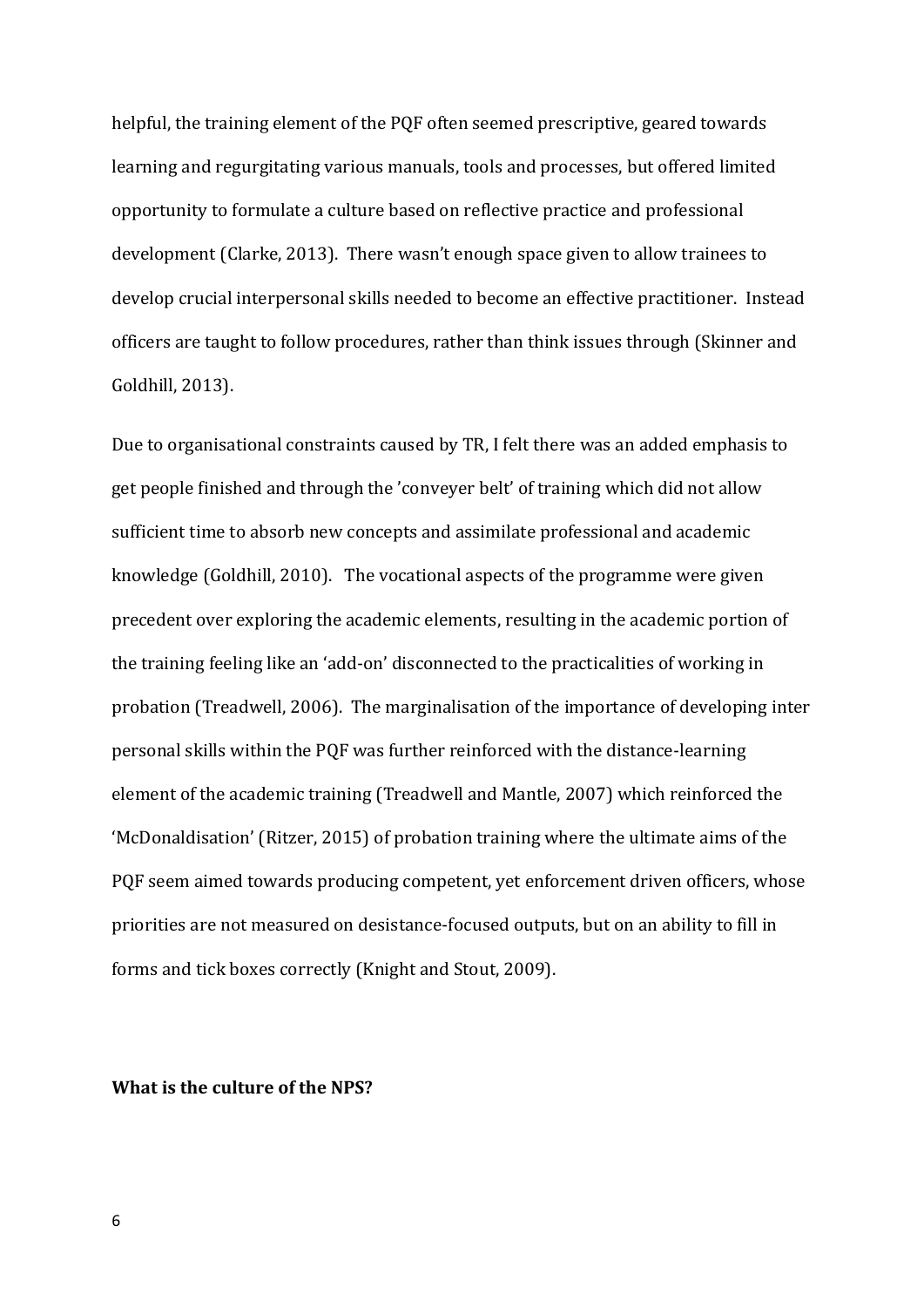Mawby and Worrall (2013) argued that the probation service has no monolithic culture, but a set of common values. The challenge that probation has post TR is to ensure that these values remain in place across the sectors, despite the split into two separate organisations. My fear is that two distinct cultures are beginning to emerge and the NPS and CRC are beginning to pull away from each other, leading to a 'professional ontological insecurity' (Robinson, 2013). This has been exacerbated by the false notion that staff in the NPS are seen as 'the elite' (Rutter, 2015) as they work with the high risk cases, leaving skilled and experienced officers in the CRC feeling de-skilled and demoralised.

Since TR has been implemented, much of the academic research has understandably been focused upon the impact of staff allocated to CRC's (Robinson et al 2015, Deering and Feilzer 2015). While it is important to continue to keep CRC's under the academic spotlight, I also feel it is worth remembering that it's a misconception that the NPS is a continuation of the probation service, and will steadfastly carry the beacon for probation values. The NPS is also a new organisation and has its own emerging culture and set of values that need to be studied closer.

A common theme that has emerged from research on CRC practitioners is the demoralising and de-skilling impact the transition has had (Ibid). While I by no means wish to negate this in any form, I also feel it is important to also acknowledge the demoralising and de-skilling impact of work within the NPS; a centralised and bureaucratic organisation, increasingly reliant on technocratic and prescriptive measures, which in my experience allows limited opportunity to implement localised responses to acute issues.

7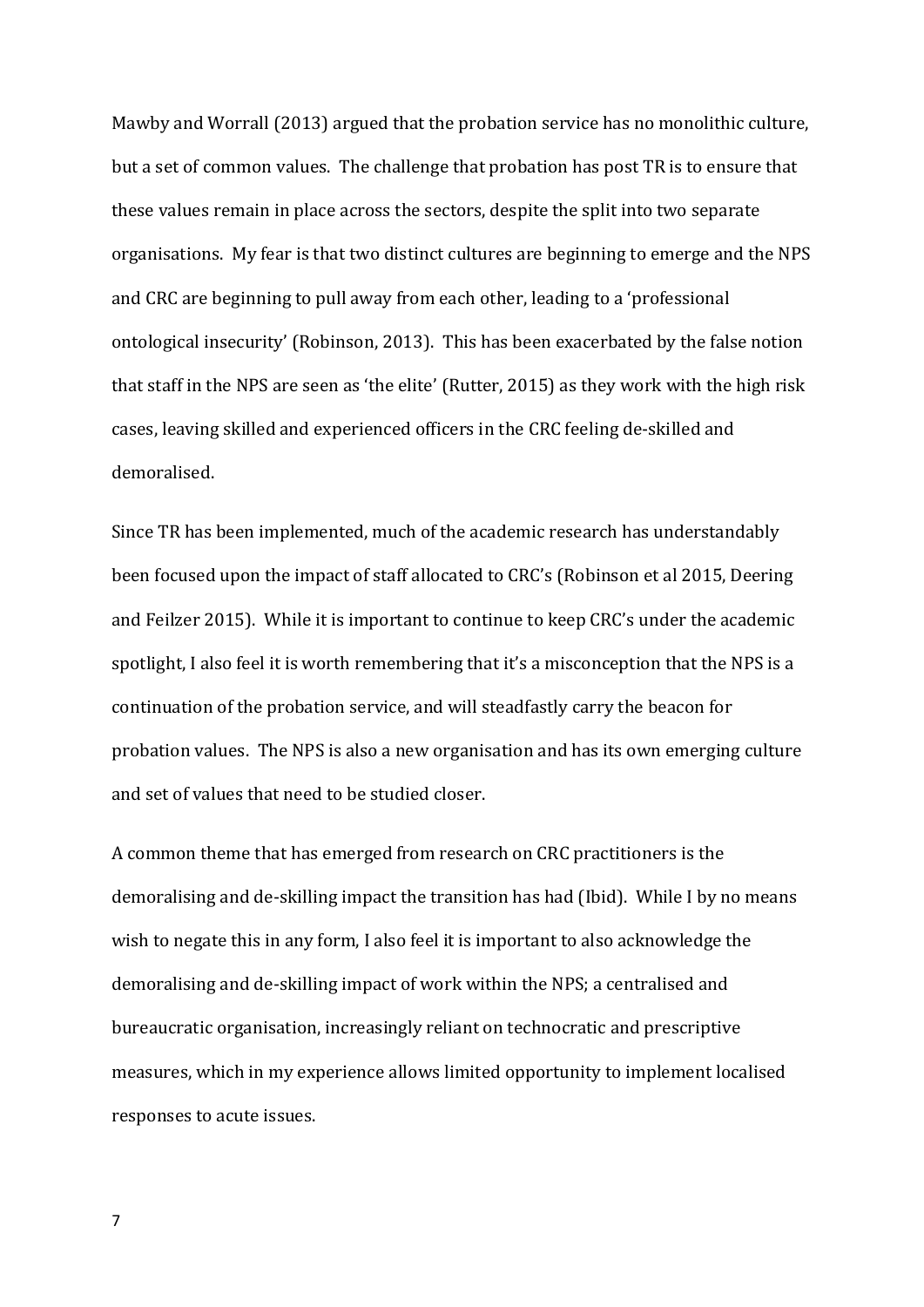Having a caseload containing purely high risk service-users can have its own negative impacts. The work can certainly lead to a greater deal of cynicism and even burnout (Kirton and Guillaume, 2016), but I also felt my work suddenly become far more limited in its scope; based primarily on managing risk and containing individuals. I felt I was not able to use the full set of skills you acquire when working with a variety of clients, and began to almost miss working with a mix of service-users who could challenge you in different ways, and who you might be able to readily support towards positive change. Merely containing risk and filling reports can take you away from the core meaning of probation work, and can be de-skilling in its own right. In this sense I feel that the NPS encourages one set of skills, but make other important attributes redundant.

My concern is that the NPS will become overburdened and consumed with a risk management ethos that is limited in its scope and capacity to facilitate real change, but instead be fostered upon public protection, punitiveness and short-term control. Raynor et al (2014) assert the importance of the fine balance between control and change; in this respect the NPS has a duty to ensure that its practitioners have both the space and the capacity to achieve both. Clare (2015) reflects that CRC's have the opportunity to become 'cultural architects' that can 'reinvigorate what works' with a desistance-based focus. If the rhetoric asserts that CRC's are centred on innovation and are taking on the mantle of change; where does that leave the NPS and what space is there for creative and innovative practice? It is within this context that we need to have a better understanding of what future training within probation will look like, and what do we want our probation officers of the future to be in order to suit the needs of the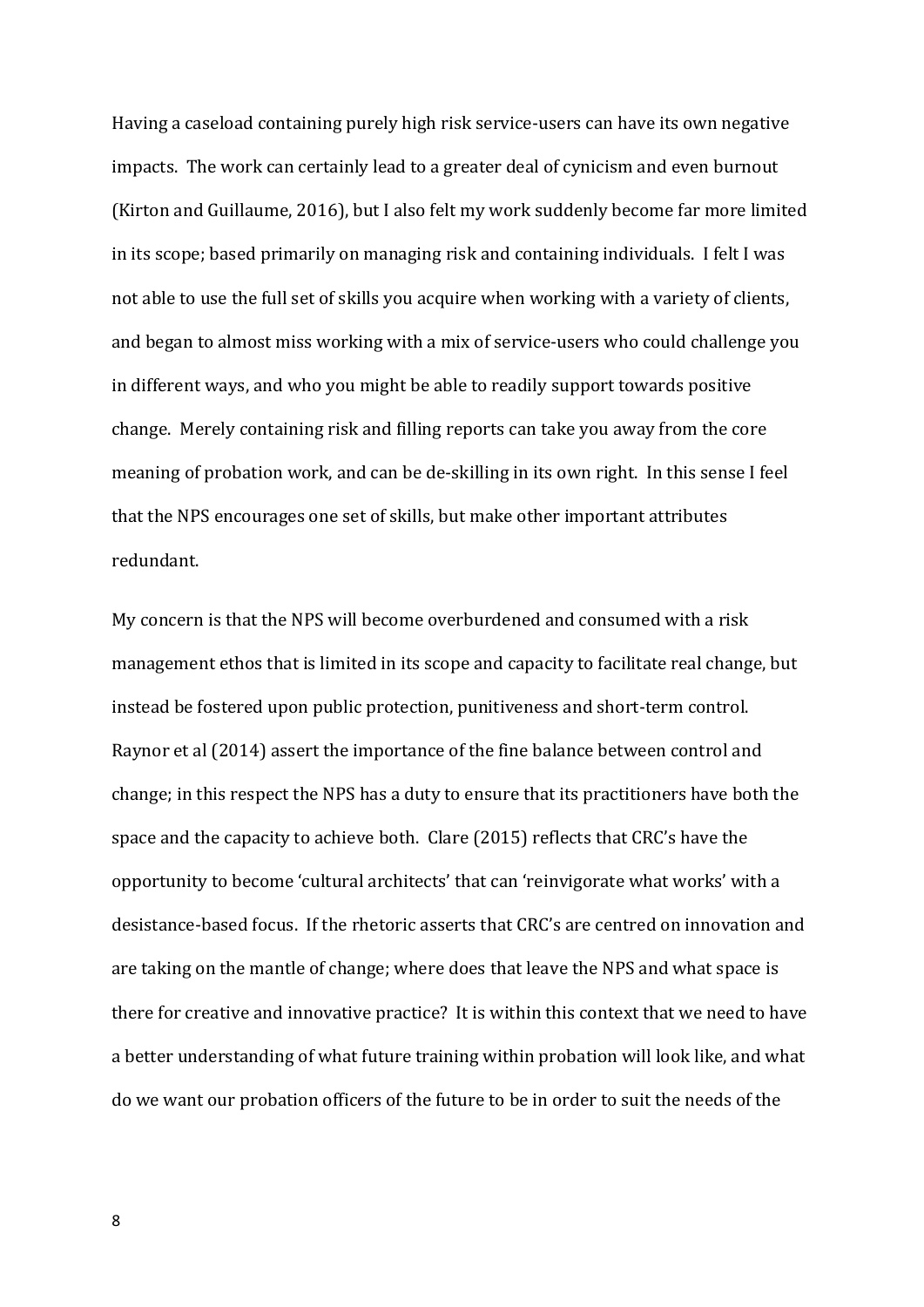NPS; reflective agents of change, or punitive and cynical practitioners, over reliant on risk management processes (Goodman, 2012).

#### **Conclusion**

From my experience, the implementation of TR reduced my capacity as a trainee to work with individuals in a person-centred way. Training often felt overly focused upon learning processes and prioritising public protection, which will ultimately serve to foster a culture of punitiveness that I feel is a distinct culture emerging within the NPS, which could exacerbate an emerging split with the CRC. In my opinion, it is not that trainees readily adopt a cautious and punitive approach from choice, but without giving officers learning their 'craft' the time, space and skills to work creatively this approach will be adopted out of necessity. If the NPS values become centred on risk, then the practice of new officers will reflect this in-turn.

Individuals undertaking probation officer training in the future will have to overcome their own obstacles, particularly the challenge of learning across the divide of the two distinct organisations that encompass modern day probation. It's imperative that both sectors are able to give trainees the time to reflect on their work and enable them to become the skilful practitioners who are able to practice a range of skills.

## **Bibliography**

Clare, R. (2015). Maintaining professional practice: The role of the probation officer in community rehabilitation companies, *The Probation Journal,* 62, (1), pp. 1-13.

Clarke, B. (2013). "Practice values versus contract values: The importance of a culture of reflective practice", *British Journal of Community Justice,* 11, (2-3), pp. 109-114.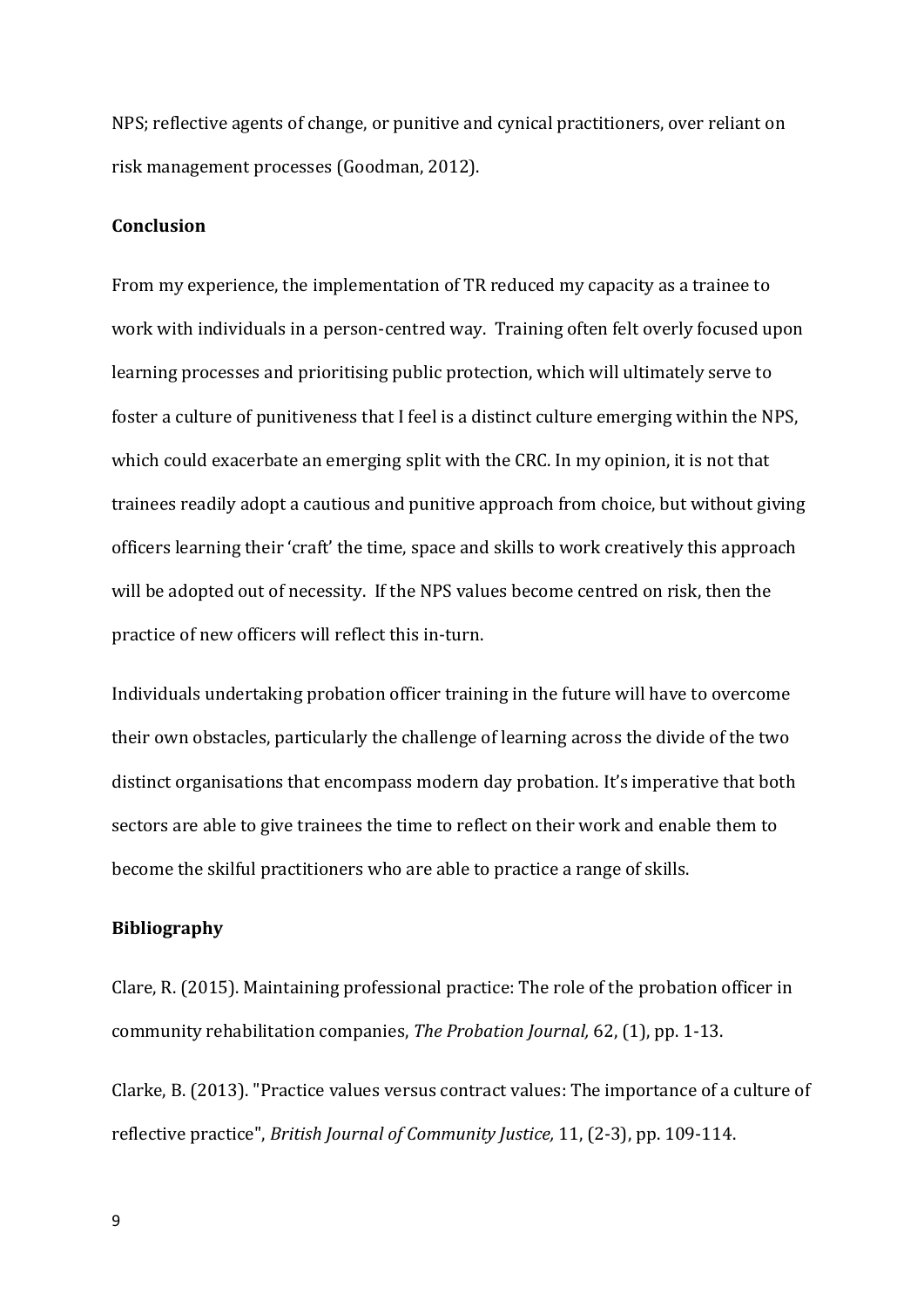Deering, J, (2014). A Future for Probation? *The Howard Journal of Criminal Justice.* 53(1), pp. 1-15.

Deering, J. and Feilzer, M.Y. (2015). *Privatising Probation: Is Transforming Rehabilitation the end of the probation ideal*. Bristol: Policy Press.

Goldhill, R. (2010). Reflective practice and distance learning: problems and potentials for probation training, In: *Reflective Practice: International and Multidisciplinary Perspectives*. 11 (1), pp. 57-70.

Goodman, A. (2012), *Rehabilitating and Resettling Offenders in the community*, Wiley-Blackwell.

Kirton, G. and Guillaume, C. (2016). *Employment Relations and Working Conditions in Probation after Transforming Rehabilitation*. London: NAPO.

Knight, C. and Stout, B. (2009) Probation and Offender Manager Training: An Argument for an Integrated Approach. *The Probation Journal*, 56 (3) pp. 269 - 283

Knight, C. and Ward, D. (2011) Probation education and training: An overview of the research. In: Lishman, J. ed. *Social Work Education and Training*, London: Jessica Kingsley, pp. 154-183.

Liebling, A.; assisted by Arnold, H. (2004) *Prisons and their Moral Performance: A Study of Values, Quality and Prison Life*, Oxford: Clarendon Studies in Criminology, Oxford University Press.

Mair, G. and Burke, L. (2012). *Redemption, Rehabilitation and Risk Management A History of Probation,* Routledge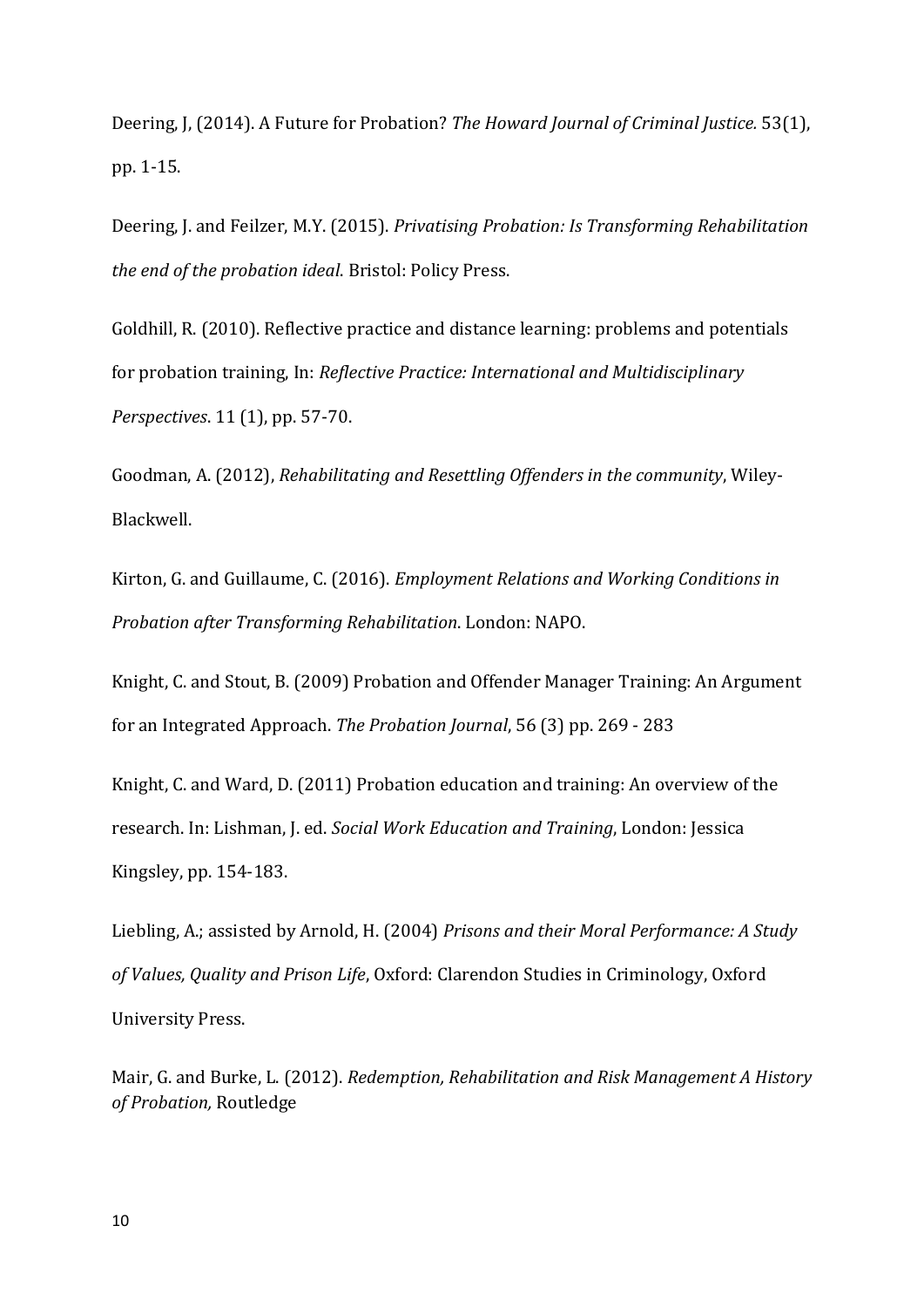Raynor, P., Ugwudike, P. & Vanstone, M. (2014). The impact of skills in probation work: A reconviction study. *Criminology and Criminal Justice* 14(2), pp. 235-249.

Ritzer, G. (2015). *The McDonaldization of society,* 8th edn, SAGE Publications, Thousand Oaks.

Robinson, A. (2013). Transforming Rehabilitation: Transforming the Occupational Identity of Probation Workers? *British Journal of Community Justice*. 11(2/3), pp. 91-102

Robinson G, Burke L & Millings M. (2016). Criminal Justice Identities in Transition: The Case of Devolved Probation Services in England and Wales. *British Journal of Criminology*, 56(1), pp. 161-178.

Robinson, G. and Burnett, R. (2007). Experiencing modernisation: Frontline probation perspectives on the transition to a National Offender Management Service. *The Probation Journal.* 54(4), pp. 318-337.

Robinson, G. Priede, C. Farrall, S. Shapland, J. and McNeill, F. (2014). Understanding 'quality' in probation practice: Frontline perspectives in England & Wales. *Journal of Criminology and Criminal Justice.* 14(2), pp. 123-142.

Rutter, T. (2015), Probation service split: 'staff are staring into the abyss'*. The Guardian Newspaper*, 9th April 2015.

Skinner, C. and Goldhill, R. (2013). "Changes in Probation Training in England and Wales: The Probation Qualification Framework (PQF) Three Years on", *European Journal of Probation,* vol. 5, no. 3, pp. 41-55.